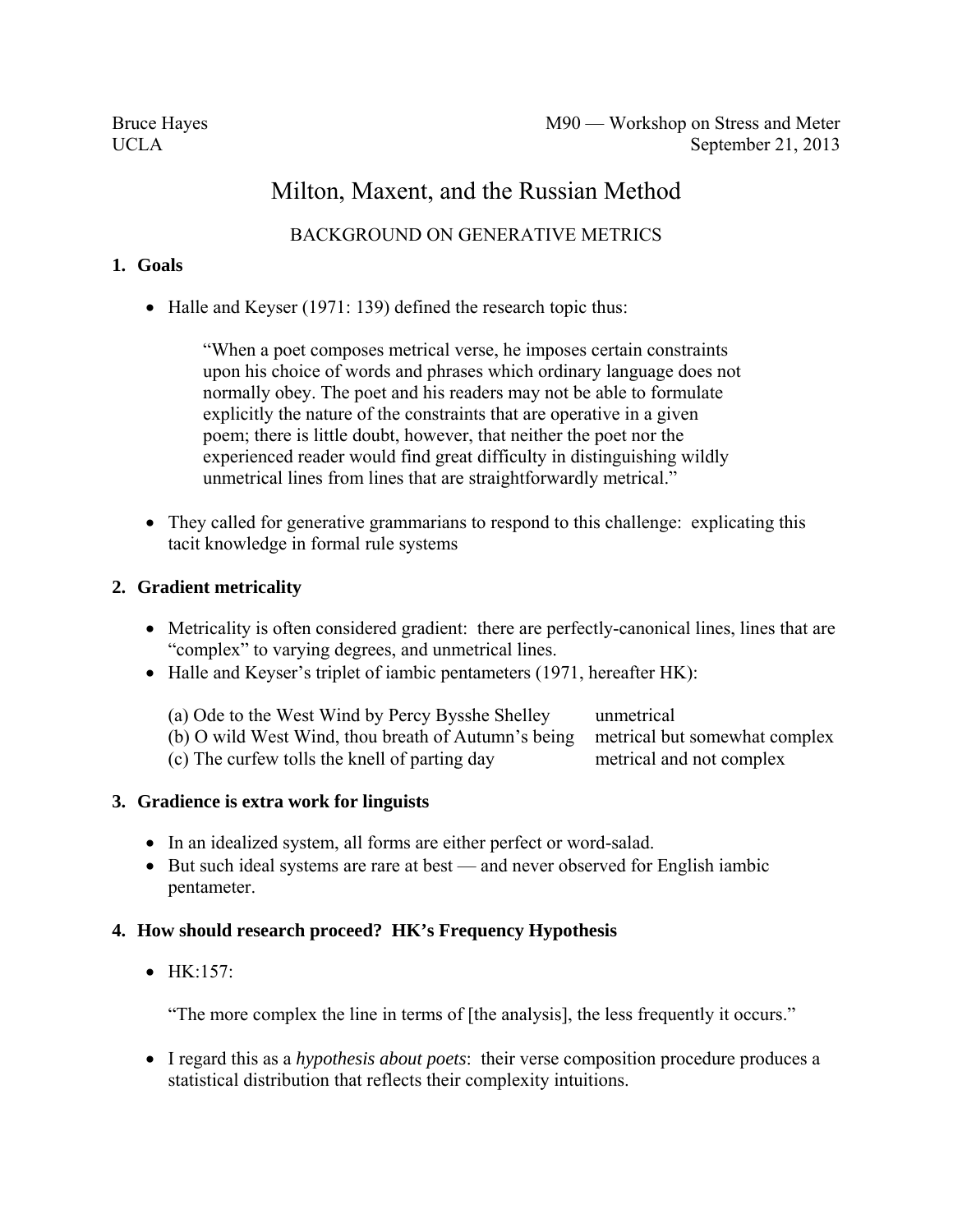- My hunch is that the Frequency Hypothesis is *true*.
	- $\triangleright$  Why? Because the output of frequency-matching metrical grammars for English roughly matches my own metrical native intuitions.
	- $\triangleright$  Sooner or later: let's test the hypothesis rigorously, with experiments on living poets.
	- $\triangleright$  For now: I'll just assume it's right.
- Consequence: we can study gradient metricality indirectly by studying frequency.

## **5. Making use of the Frequency Hypothesis: HK's analysis of** *Beowulf*

- The Old English epic *Beowulf* is composed in:
	- $\triangleright$  lines
	- $\triangleright$  ... that consist of two half-lines
	- $\triangleright$  ... that contain S (alliterating) and W (non-alliterating) positions.
- HK analyze a taxonomy, with counts, of the line types in *Beowulf*, with line counts carried out by Ann Reed.

## <span id="page-1-0"></span>**6. The Beowulf frequency data**

| First<br>Half- | Second Half-Line   |                  |                          |                    |                   |
|----------------|--------------------|------------------|--------------------------|--------------------|-------------------|
| Line           | SW                 | S                | sww                      | wsw                | WS                |
| SS             | SSSW<br>999        | SSS<br>277       | <b>SSSWW</b><br>77       | <b>SSWSW</b><br>67 | <b>SSWS</b><br>17 |
| S              | SSW<br>665         | SS<br>200        | <b>SSWW</b><br>21        | <b>SWSW</b><br>25  | SWS<br>9          |
| SW             | <b>SWSW</b><br>405 | SWS<br>95        | swsww<br>27 <sub>1</sub> | swwsw<br>17        | <b>SWWS</b><br>2  |
| WS             | WSSW<br>137        | <b>WSS</b><br>33 | <b>WSSWW</b>             | wswsw<br>19        | <b>WSWS</b><br>3  |
| SSW            | SSWSW<br>38        | SSWS<br>8        | SSWSWW<br>4              | <b>SSWWSW</b><br>3 | <b>SSWWS</b>      |
| <b>WSS</b>     | <b>WSSSW</b><br>13 | WSSS<br>6        | wsssww<br>0              | WSSWSW<br>0        | WSSWS<br>0        |
| SWS            | <b>SWSSW</b><br>6  | SWSS             | <b>SWSSWW</b><br>0       | <b>SWSWSW</b><br>0 | <b>SWSWS</b><br>0 |

• How can we make sense of this quantitative pattern?

## **7. HK's strategy**

- We set up some **hard constraints** never violated in attested forms.
- We add **soft constraints** violable, at cost of complexity hence violations less frequent.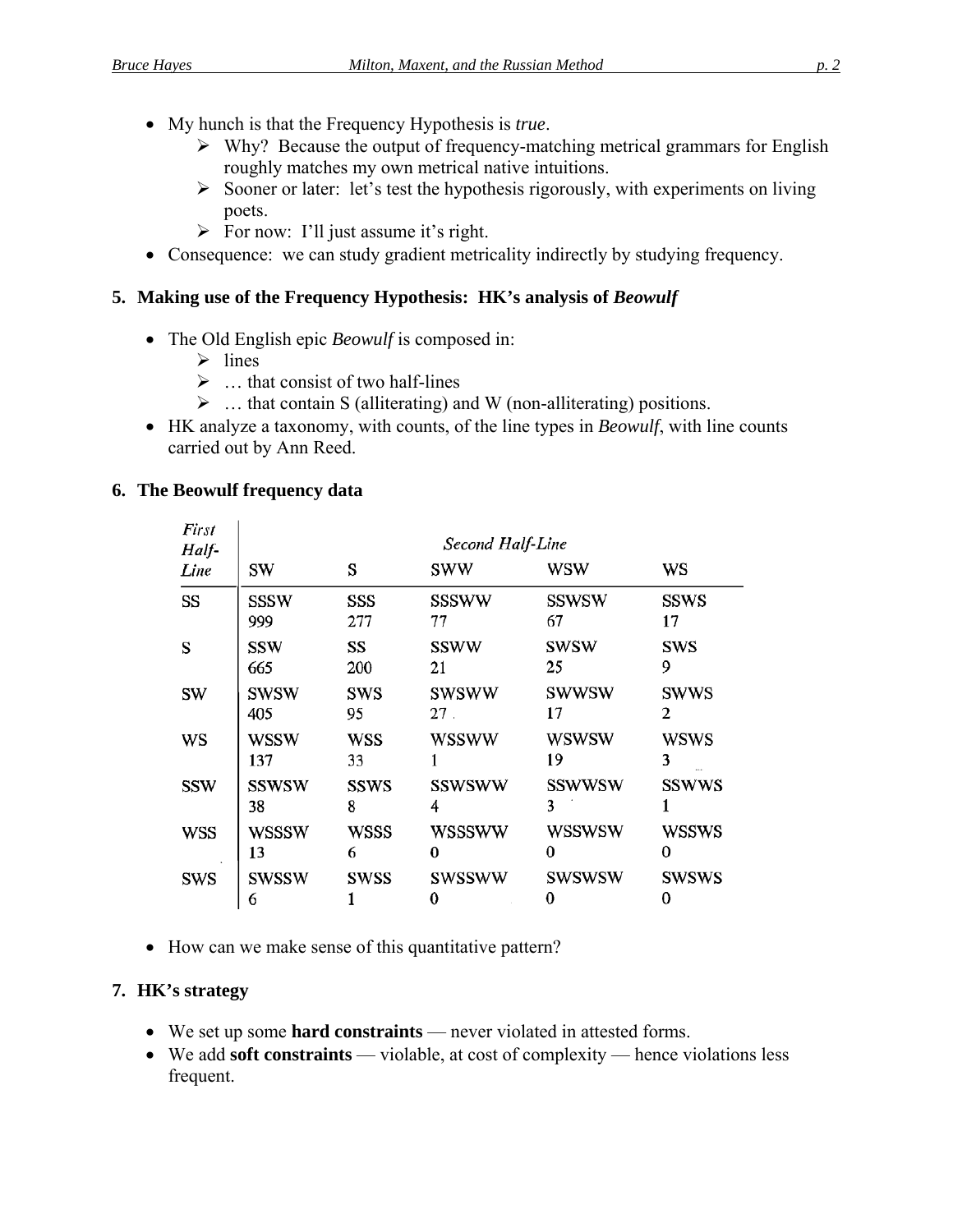## **8. HK's hard constraints**

| Constraint                               | Meaning                                                                   |
|------------------------------------------|---------------------------------------------------------------------------|
| $LINE \rightarrow HALFLINE_1 HALFLINE_2$ | A line must consist of two half-lines.                                    |
| $HALFLINE_1 \rightarrow (X) X$           | The first half line must contain 1 or 2 X positions.                      |
| $HALFLINE2 \rightarrow X (W)$            | The second half line must contain 1 X position or $1 X$<br>$position + W$ |
| $X \rightarrow \{S, SW, WS\}$            | X must be one of these three things                                       |
| *HALFLINE WITH TWO BRANCHING X's         | *4 position halfline                                                      |

## <span id="page-2-0"></span>**9. Half-lines possible under the hard constraints**

| Halfline 1: | $[S]_{x}[S]_{x}$                   | Expand each X as S               |
|-------------|------------------------------------|----------------------------------|
|             | $[SW]_{x}[S]_{x}, [WS]_{x}[S]_{x}$ | Expand first X as two positions  |
|             | $[S]_{x}[SW]_{x}, [S]_{x}[WS]_{x}$ | Expand second X as two positions |
|             | $[S]_x$ , $[SW]_x$ , $[WS]_x$      | Omit one X position.             |
| Halfline 2: | $[S]_xW$                           | Expand X as S                    |
|             | $[SW]_xW, [WS]_xW$                 | Expand X as two positions        |
|             | $[S]_x$ , $[SW]_x$ , $[WS]_x$      | Omit W position.                 |

#### **10. Simplifying the problem**

- Let's follow HK and consider *only* the candidates that respect the hard constraints; i.e. ([9\).](#page-2-0)
- $\bullet$  This defines the space of possible line types given in the table of ([6\)](#page-1-0).

## **11. HK's soft constraints**

- This involves a bit of framework-shift; HK use licenses instead of constraints.  $\triangleright$  For reasons to appear I will translate the analysis into constraints.
- The soft constraints are:
	- $\triangleright$  \*BRANCHING X IN FIRST HALF-LINE
	- $\triangleright$  \*SHORT HALF-LINE (just one position)

## **12. A couple of soft constraints I'd like to add in**

- $*[WS]_x$  Disfavor lines where X branches as WS (cf. Prince 1989:52)
- \*BRANCHING X Disfavor branching X anywhere, not just first half-line.

## **13. How do we evaluate gradient theories of this sort?**

 HK in 1971 followed a rigorous *qualitative* strategy: relative differences in constraint violation should be reflected by relative differences in frequency.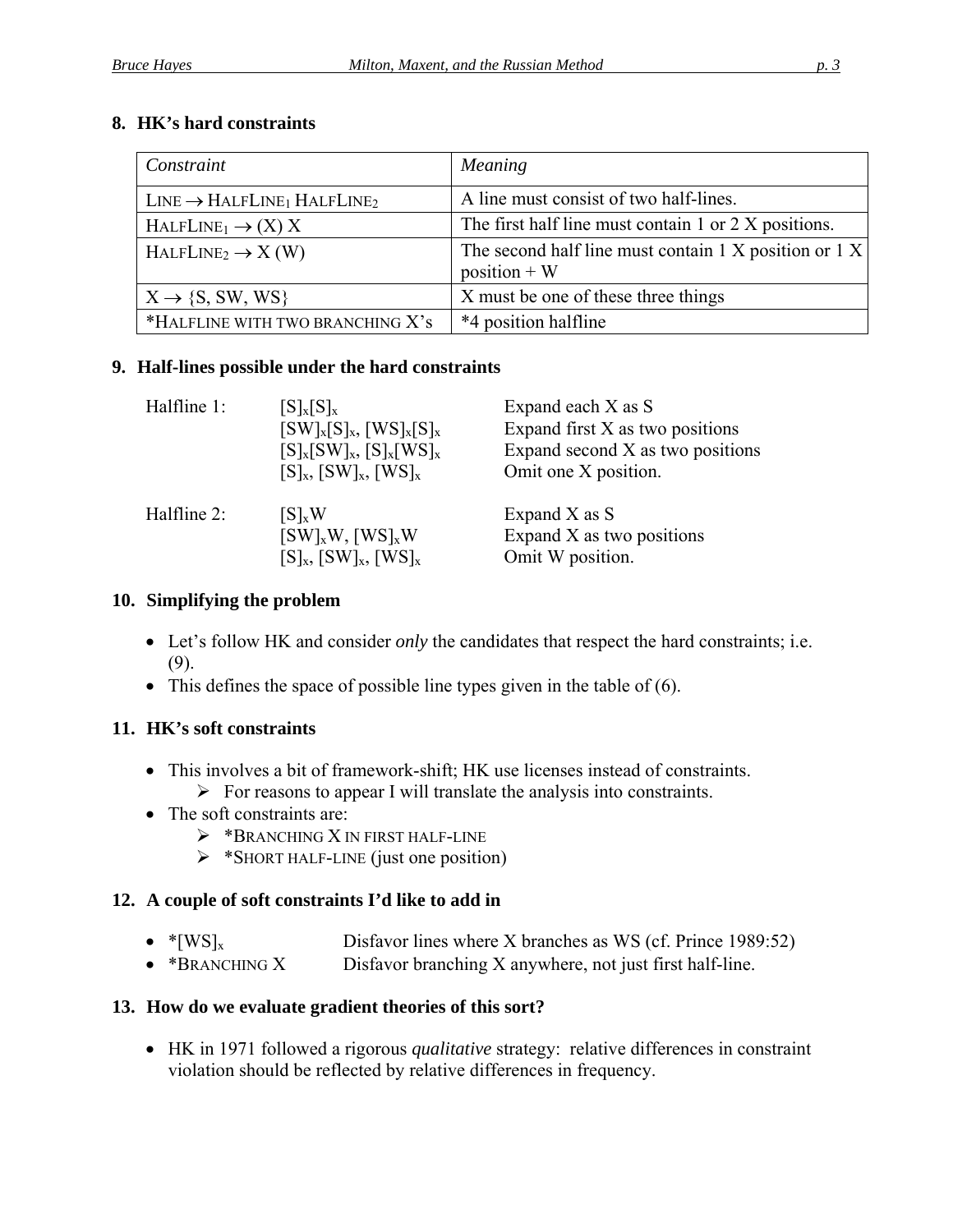Today we have the mathematical and computational tools to let us aim for a precise quantitative match.

## MAXENT GRAMMARS

## **14. Quick summary of maxent grammars**

- Maxent is a species of **harmonic grammar** (Legendre et al. 1990).
- In **architecture** it is the same as Optimality Theory (Prince and Smolensky 1993/2004), with inputs, candidates created by GEN, an EVAL component consisting of constraints.
- The constraints are not ranked but bear **weights**.
- For each input, the output of the grammar is not one winner but a **probability distribution over candidates**.
- This is done with simple math, not covered here; for a presentation see Hayes and Wilson  $(2008, \, \text{\&}3)$ .
- Following Hayes and Wilson (2008), we model well-formedness as probability.

## **15. The connection to the Frequency Hypothesis**

- Maxent grammars come with a **learning procedure** (Berger et al. 1996) that is guaranted by proof to find the weights that achieve the optimal fit to the data.
- $\bullet$  We feed to appropriate software the elements of the corpus (here,  $(6)$  $(6)$ ) with frequencies and constraint violations.
	- $\triangleright$  I used the (publicly available) Maxent Grammar Tool (Wilson and George  $(2009)^{1}$ .
- The weighting algorithm in the software finds the weights that best match the frequencies of the data corpus
	- $\triangleright$  ... which, if the Frequency Hypothesis is correct, will best match with metricality.

## **16. A form of maxent grammar suitable for metrics, using the Full String Set**

- Let the input be a simple, single dummy form: **/Input/**.
- $\bullet$  Let the candidate set be the **Full String Set** = all conceivable lines the poet might compose — here, all conceivable sequences of bracketed S and W, as in  $(9)$ .
- We seek a grammar that

 $\overline{a}$ 

- $\triangleright$  assigns near-zero probabilities to unattested members of the Full String Set
- $\triangleright$  assigns frequency-matching probabilities to the attested members

## **17. Applying the Full String Set method to the Old English case**

- A shortcut: we give HK's hard constraints infinite weights, so candidates violating them are assigned zero probability and may be ignored.
- Now we can focus on the candidates of  $(6)$  $(6)$ .

<sup>1</sup> www.linguistics.ucla.edu/people/hayes/MaxentGrammarTool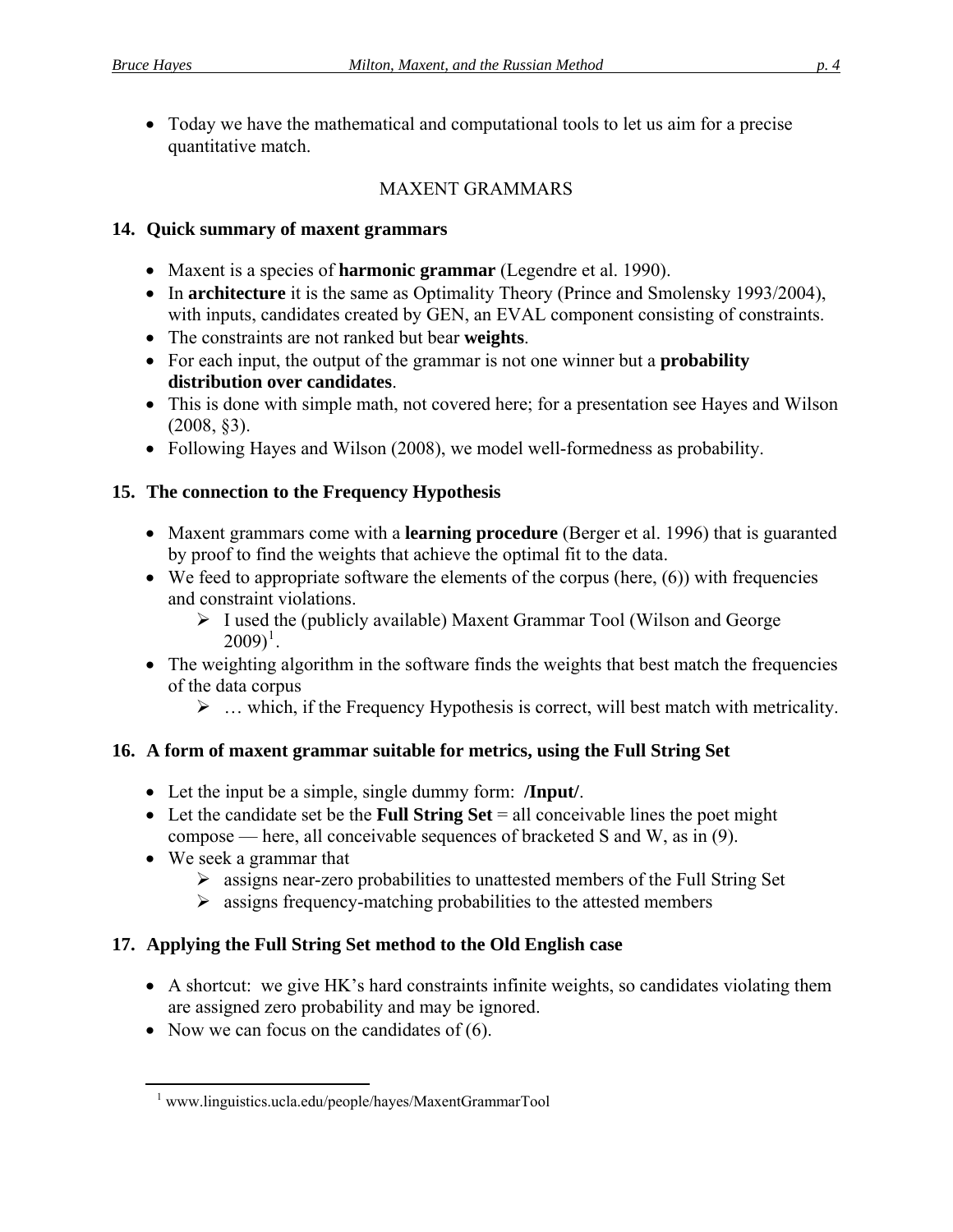• From the frequencies in (6) and the constraints in (11-12), the Maxent Grammar Tool computed these constraint weights:

| Constraint            | Weight |
|-----------------------|--------|
| *SHORT HALFLINE       | 0.65   |
| *EXPANDED X           | 2.03   |
| *EXPANDED X IN HL1    | 141    |
| $*$ [WS] <sub>x</sub> | 2.15   |

- Using maxent math one can generate the **predicted probability** of any given line type.
- ... and these fit the data reasonably well  $(r = 0.87)$ :



#### **18. What we have so far**

- Metricality; gradient metricality
- Frequency Hypothesis implying we can model well-formedness by modeling frequency
- Maxent grammars as a way of expressing explicit, constraint-based analyses of gradient metricality.

#### IAMBIC PENTAMETER

#### **19. Procedure of Hayes, Wilson, and Shisko (2012,** *Language***)**

- Like HK, we assumed the Frequency Hypothesis and used it as the basis for studying metricality.
- **•** Focus: Shakespeare's *Sonnets* and Books IX and X of Milton's *Paradise Lost*
- We set up a representational system: 4 levels of stress, 5 of phrasing, hence 20 phonological symbol types.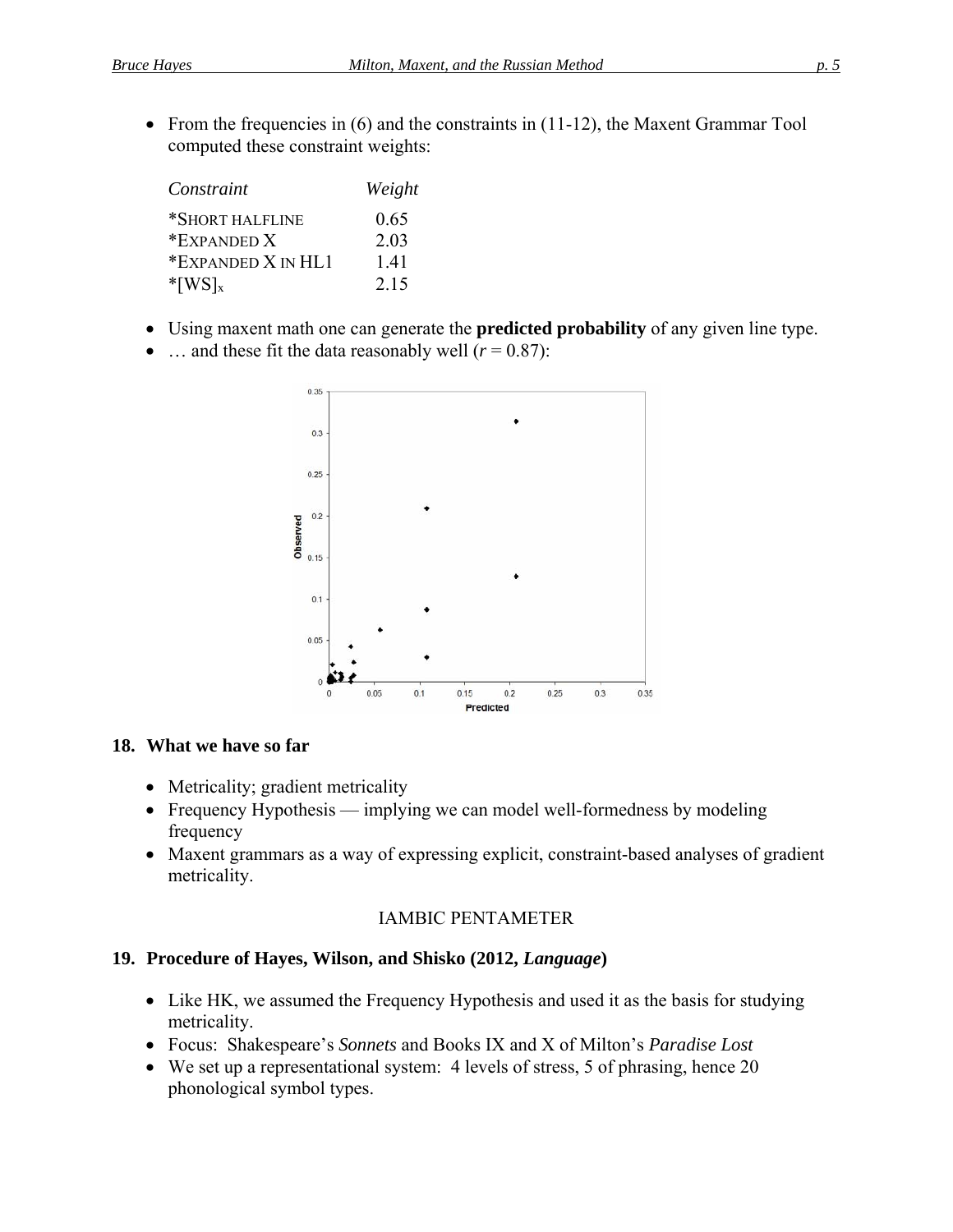- Within this system, the Full String Set is very large:
	- For 10-syllable strings, there are  $20^{10}$ , about 10 trillion.
	- $\triangleright$  Special software by Wilson used finite state machines to search this set without enumerating it.

## **20. What constraints?**

- We set up a system of 87 constraints "**UM**, Universal metrics"
- This was based on a general framework for metrics, intended to be broad enough to encompass most of the research literature in generative and traditional metrics.
- Constraints included from:
	- $\triangleright$  Jespersen 1900; Bridges 1923; Sprott 1953; Halle and Keyser 1966, 1971; Kiparsky 1975, 1977; Tarlinskaja 1976; Hayes 1983, 1989; Youmans 1989; Hanson and Kiparsky 1996; Fabb and Halle 2008

## **21. Procedure**

- Just like in the Beowulf model above: software finds constraints and weights that best match the frequencies of the data — including zero frequency for unattested members of the Full String Set.
- These constraints and weights served as a grammar, which we then used to assign probabilities to all the lines in the corpus.

## **22. How did it come out?**

- intuitions see Hayes/Wilson/Shisko  $\S 7.3.1$  and below. • Predictions of the grammar fairly decently match our own (imperfect, anachronistic)
- We carried out other tests (e.g. the Youmans word-order-repair test; Youmans 1982, 1983, 1989), and it did reasonably well.

## **23. What did the project say about existing research in generative metrics?**

 Vindication: the published literature did rather well in providing effective constraints for the analysis.

## EXPECTED VALUES AND THE RUSSIAN METHOD

## 24. Is it right to pick out metrical lines against the Full String Set?

• This is not the only possible conceptualization.

## **25. Altenrative: comparing against expected values**

- In general, when you're working with frequencies, it's often good to compare **observed** frequencies with a good estimate of the **expected** frequencies.
- English utterances in general have statistical phonological properties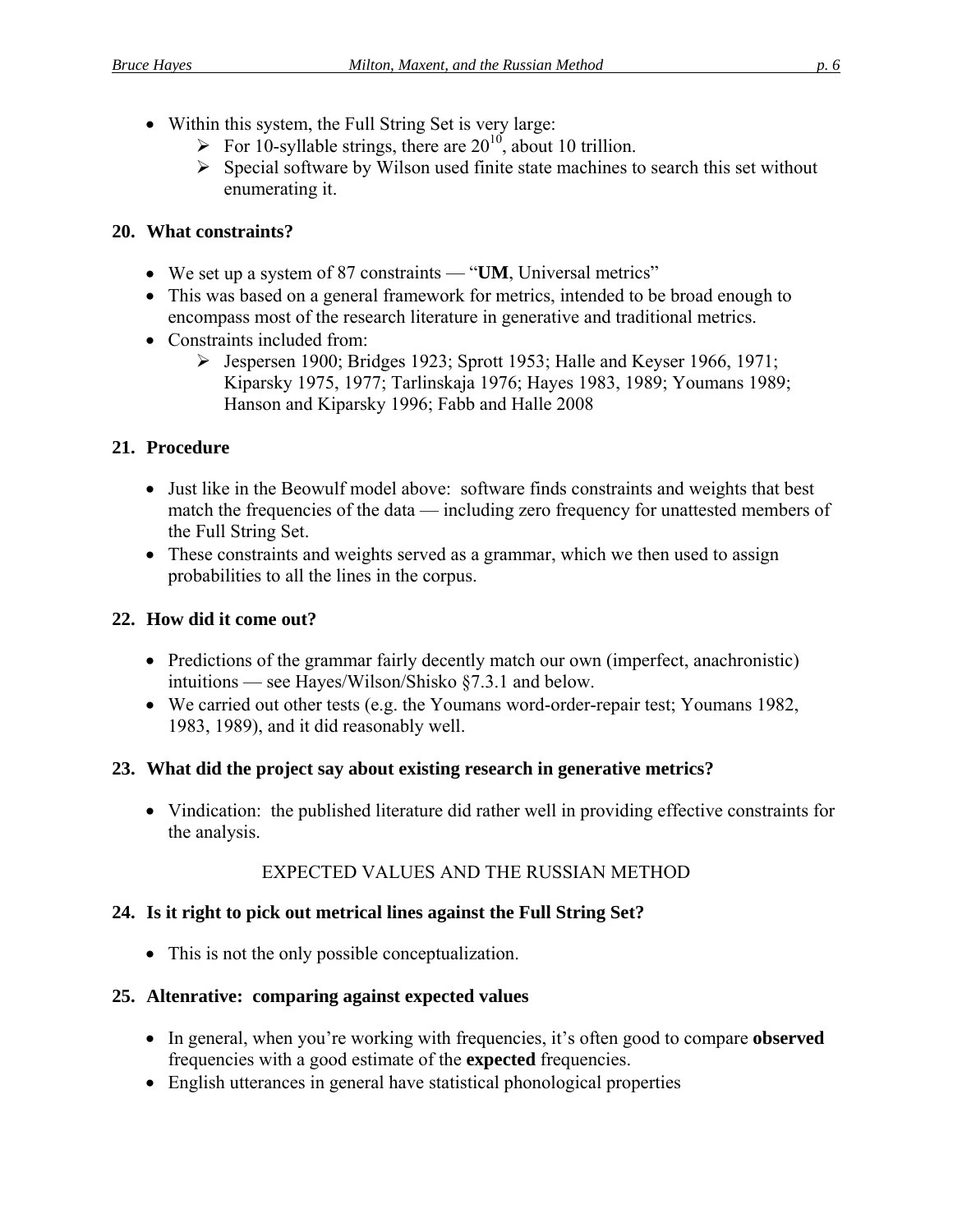- $\triangleright$  E.g. avoidance of clash and lapse (Liberman and Prince 1977, Prince 1981, Selkirk 1984 et seq.)
- Perhaps we should be doing a comparison: how are the phonological properties of verse different from the "normal-phonology" baseline?

## **26. The Russian method<sup>2</sup>**

- Collect a **prose sample** ideally, written by the poet himself to serve as a baseline for comparison with verse.
	- $\triangleright$  For instance: a set of sentences that happen to be 10 syllables long.
- Tarlinskaya and Teterina 1974, Tarlinskaja 1976. • References: Kolmogorov and Proxorov 1968, Gasparov 1971, Taranovsky 1971,
- And not just Russians: Devine and Stephens (1976), Biggs (1996), Hall (2006), Kevin Ryan (three hours from now)

## **27. Maxent as a formal framework for applying the Russian method**

- We develop a maxent grammar whose sole purpose is to make *correct guesses about whether a particular line is verse or prose*.
	- $\triangleright$  Metrical = highly likely to be verse
	- $\triangleright$  Unmetrical = highly likely to be mere prose
- We use the same constraints as before.
- Some prose lines will be metrical by accident but few enough to make little difference.

## **28. This is a question of theory, not methodology**

- We can construe the analytical approaches as hypothesized about what poets are subconsciously trying to achieve:
	- **Full String Set hypothesis**: verse composition = selection of strings that stand out from the Full String Set as metrically probable.
	- **"**: verse composition = selection of strings that stand out **"Russian hypothesis** from the *population of characteristic phonological utterances of the language* as metrically probable.
- To help decide, let's analyze the same data from both perspectives.

## MY MILTON-BY-RUSSIAN-METHOD PROJECT

## **29. Milton verse corpus**

 $\overline{a}$ 

- As in Hayes/Wilson/Shisko 2012 Books 9-10 of *Paradise Lost* (2293 lines)
- I recycled the prosodic transcriptions (stress, phrasing) of this corpus.

 $2$  This quick summary oversimplifies the work of the Russian scholars, notably in neglecting their work in actually *computing* a plausible prose model instead of sampling it.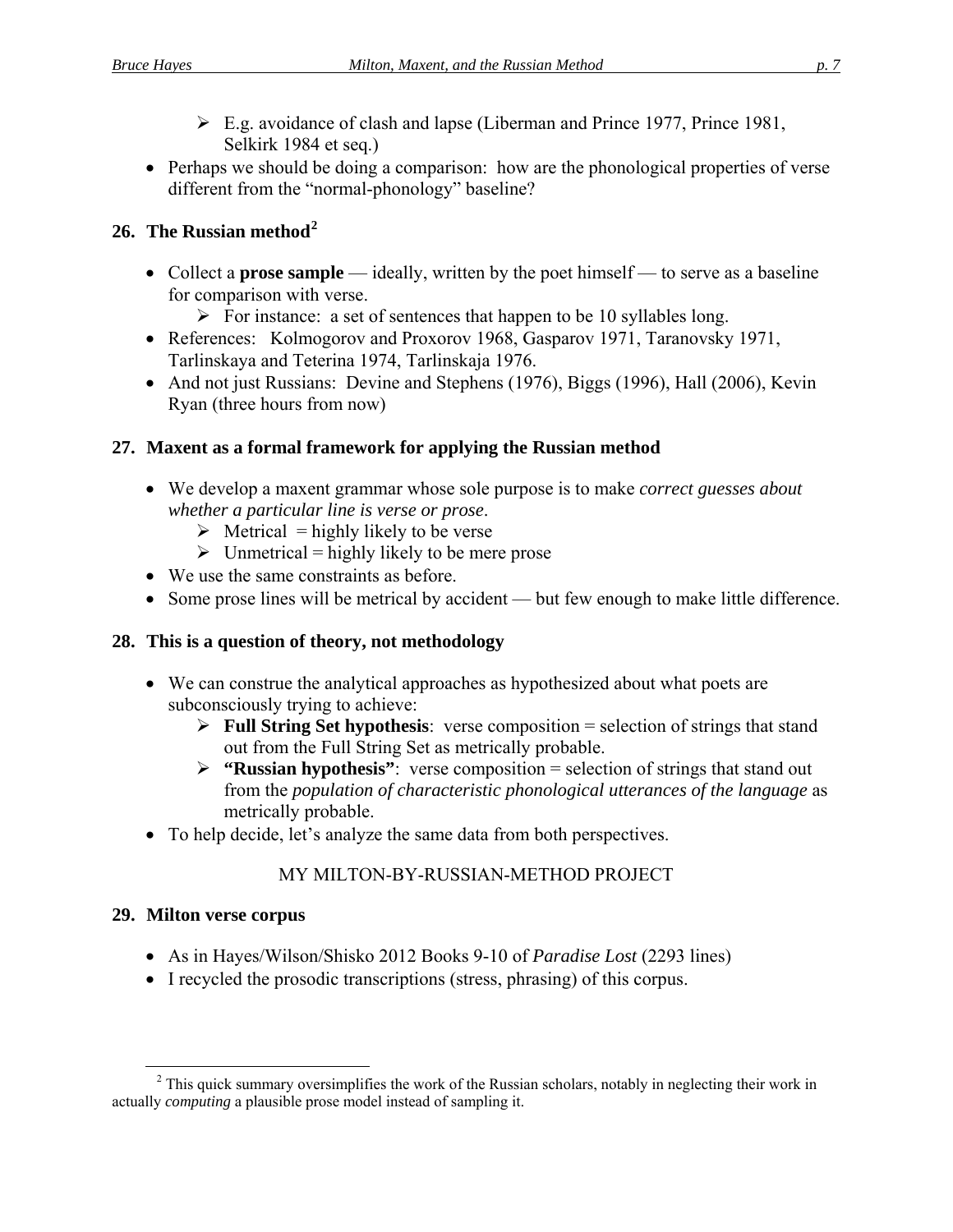#### **30. Milton prose corpus**

- Milton wrote a great deal of prose, easily accessed on-line.
- I downloaded the full corpus, broke it into sentences, and randomized sentence order.
- Finding pseudolines: for each sentence I
	- $\triangleright$  selected the first 10 syllables of a sentence if that ended in a word break
	- $\triangleright$  else the first 11 if that ended in a word break
	- $\triangleright$  else discarded the sentence
- I annotated the corpus for prosody in the same way I did earlier for the verse corpus.
- Corpus size: 1000 lines.

#### <span id="page-7-0"></span>**31. How does a prose sample differ from the verse corpus in aggregate properties?**



Stress profiles (fraction stressed, by metrical position in line)

- $\triangleright$  Plainly, a sensible "comb" with peak in 10 for verse; mostly flat-line for prose sample.
- $\triangleright$  Position 1 in sample is low this will be important later on.

## **32. Maxent for the Russian method: a binary choice**

- We represent Verse with 1 and Prose with 0.
- of Logistic Regression, which I did with R (R Core Team 2013). • No custom software needed: maxent with just two candidates is just a notational variant
- For both Full String Set Method and Russian Method I used a grammar selected "bottom up" from the 87-constraint UM— accrete grammar by adding best-performing constraint.

## 33. Is the Russian-Method grammar effective at separating verse from prose?

 We can check quickly with an Excel sort: first prose, then reals, sorted by descending probability: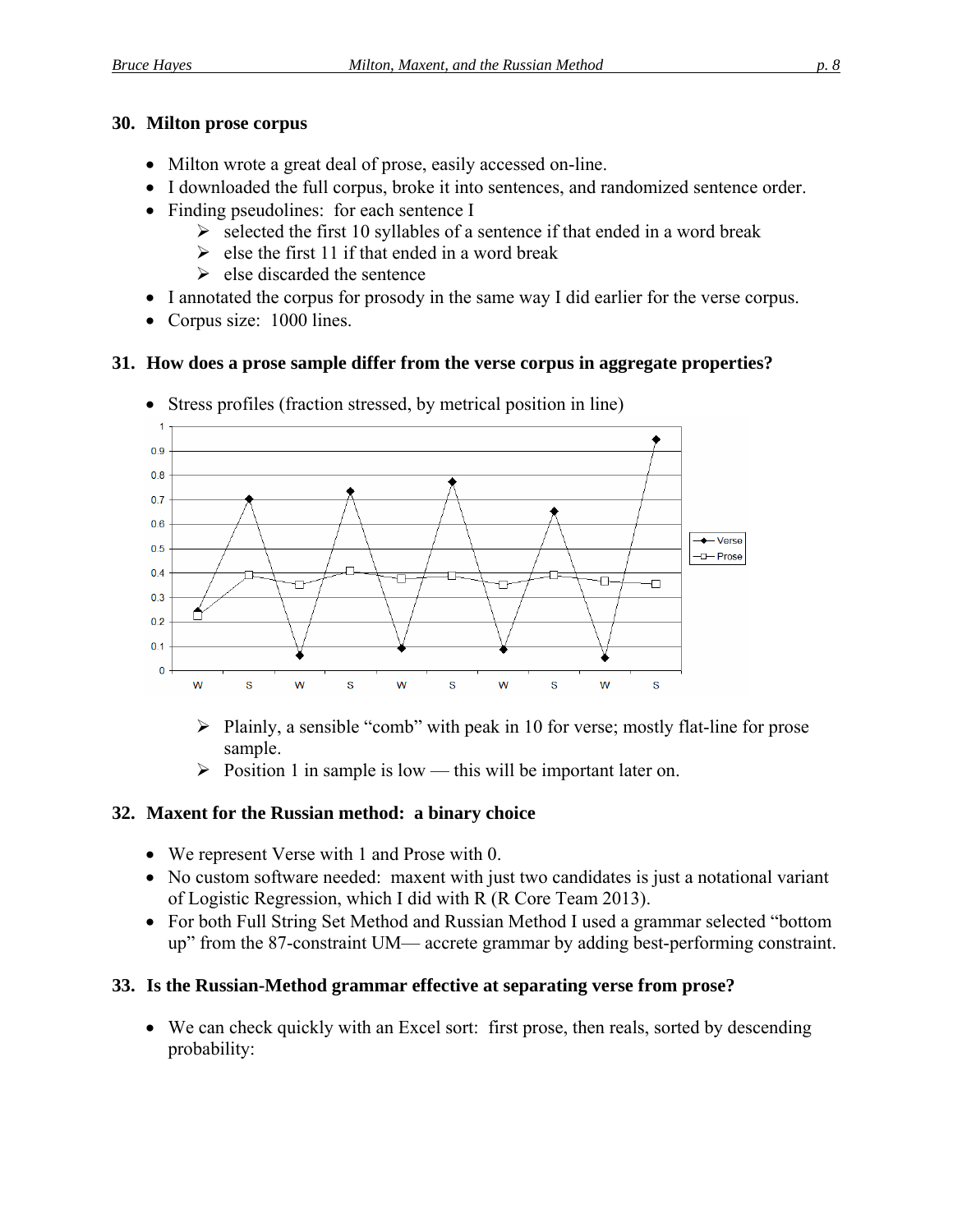

• The system assigns most prose lines low probability as verse, and most verse lines high probability, as desired.

#### **34. Does the Full String Set Method (HWS) also separate verse from prose?**



• Reassuringly, yes.

• Not *quite* as well as the Russian-method grammar — which was, after all, designed with this very purpose in mind.

#### **35. Does the Russian method yield conclusions about gradient metricality similar to Full String Set Method?**

- $\bullet$  No!
- The correlation of harmony values among the lines of the Milton verse corpus is a pathetic 0.17.
- Even when I massage the data (by fitting a logistic curve to the Full String Set Method harmonies), it increases only to 0.33.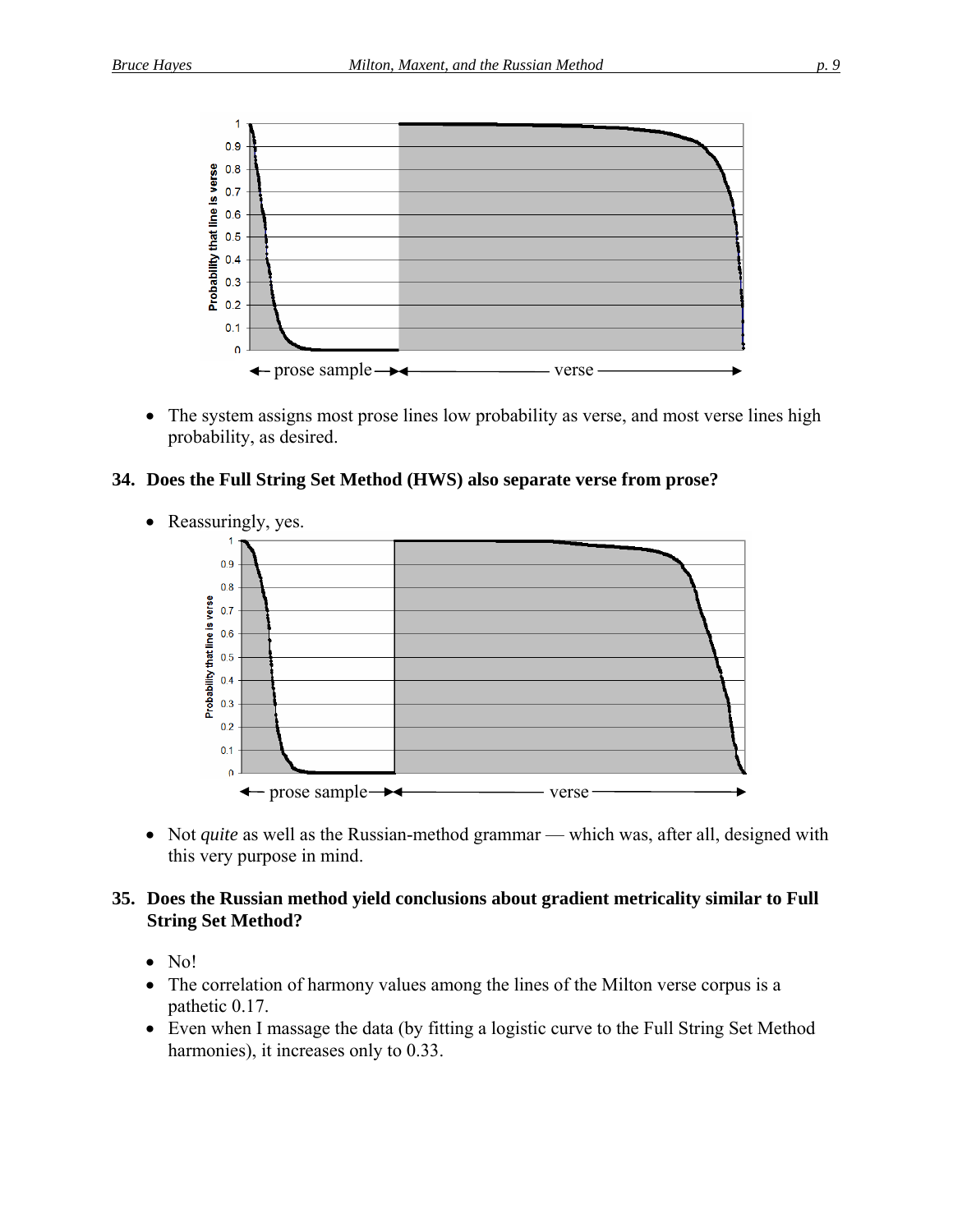Here is a scattergram showing how different the predictions of the two methods are.



#### **36. Might we conjecture which approach is doing better?**

- We can look at the **maximal difference** cases:
	- $\triangleright$  Full String Set Method likes the line a lot more than Russian Method does.
	- Russian Method likes the line a lot more than Full String Set Method does.
- My own reader's intuition is that where Full String Set Method regards the line as straightforward and noncomplex, so do I.
- Caution: I may have chosen my examples tendentiously; you can download all the data for your perusal if you like at

www.linguistics.ucla.edu/people/hayes/Papers/Predictions.txt.

## **37. Lines that Full String Set Method thinks are simple, Russian Method complex**

|                                              | Full<br><b>String</b><br>Method<br>Harmony | <b>Full String</b><br>Method<br>Probability | Russian<br><b>Method</b><br>Harmony | Russian<br>Method<br>Prob. |
|----------------------------------------------|--------------------------------------------|---------------------------------------------|-------------------------------------|----------------------------|
| Where Tigris at the foot of Paradise         | 4.65                                       | 0.998                                       | 0.141                               | 0.465                      |
| In offices of Love, how we may lighten       | 5.71                                       | 0.993                                       | 1.289                               | 0.216                      |
| Wouldst thou admit for his contempt of thee. | 4.4                                        | 0.998                                       | 1.345                               | 0.207                      |
| Yet are but dim, shall perfectly be then     | 8.34                                       | 0.910                                       | 2.628                               | 0.067                      |

## <span id="page-9-0"></span>**38. Lines that Russian Method thinks is simple, not Full String Set Method**

|                                             | Full          | <b>Full String</b> | Russian        | Russian |
|---------------------------------------------|---------------|--------------------|----------------|---------|
|                                             | <i>String</i> | Method             | <b>Method</b>  | Method  |
|                                             | Method        | Probability        | <i>Harmony</i> | Proba-  |
|                                             | Harmony       |                    |                | bility  |
| Fooled and beguiled, by him thou, I by thee | 13.43         | 0.058              | $-6.504$       | 0.999   |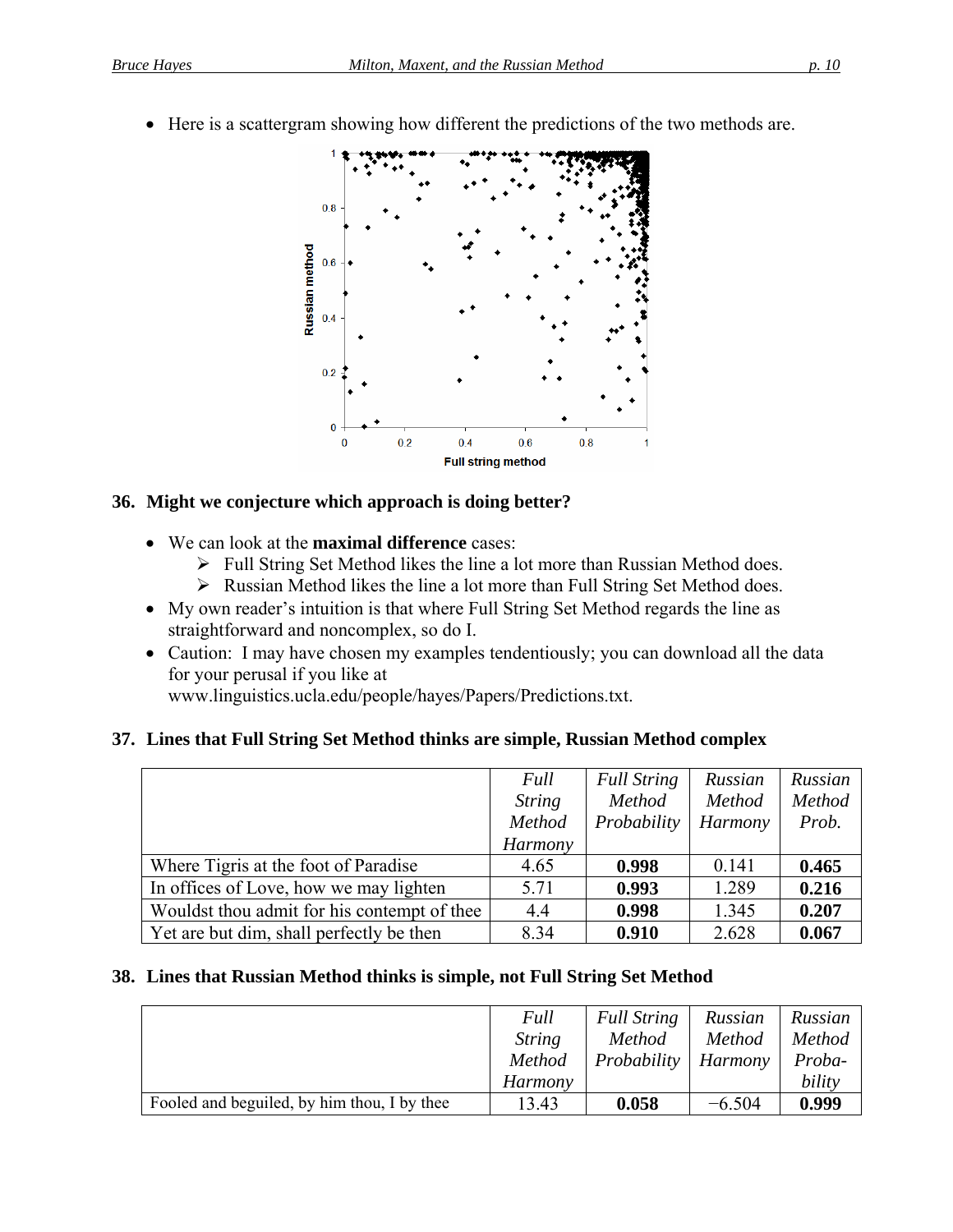| Out of my sight, thou Serpent, that name best     | 12.74 | 0.110 | $-6.563$ | 0.999 |
|---------------------------------------------------|-------|-------|----------|-------|
| One Heart, one Soul in both; whereof good proof   | 12.36 | 0.153 | $-7.375$ | 1.000 |
| Thrones, Dominations, Princedoms, Virtues, Powers | 11.91 | 0.221 | $-9.386$ | 1.000 |

## **39. A more substantive comparison, with diagnosis**

 Among the *very favorite* lines of Russian Method are lines where the first foot is "inverted" (phonological trochee in metrical iamb position).

| Line                                          | Full          | <b>Full String</b> | Russian  | Russian |
|-----------------------------------------------|---------------|--------------------|----------|---------|
|                                               | <b>String</b> | Method             | Method   | Method  |
|                                               | Method        | Probability        | Harmony  | Proba-  |
|                                               | Harmony       |                    |          | bility  |
| Bitter ere long back on itself recoils;       | 12.25         | 0.168              | $-9.02$  | 1.000   |
| Motion, each act won audience ere the tongue, | 12.22         | 0.172              | $-9.00$  | 1.000   |
| Goddess humane, reach then, and freely taste. | 11.87         | 0.228              | $-13.48$ | 1.000   |
| Human, to put on Gods, death to be wished,    | 11.83         | 0.235              | $-8.74$  | 1.000   |
| Constant, mature, proof against all assaults, | 11.66         | 0.267              | $-9.24$  | 1.000   |

- This is almost surely an error for the Russian Method: most metrists would agree that inversion in pentameter is a source of complexity — even its most common location, the first foot.
	- $\triangleright$  German and Russian pentameter outright forbid inversion of the first foot when it is "lexical" (two syllables in same word, as in examples above).

## **40. Where did Russian Method go wrong? My conjecture**

- Take another peek at the prose lines in ([31](#page-7-0)).
- Because English sentences often begin with a proclitic (like *and*, *but*, *for*, *the*, *he*), the first syllable of a prose sample line is frequently stressless.
- ... and so initial "inversions" (phonological trochee filling metrical iamb) are *underrepresented* in the prose sample.
- What about verse? For Milton like all English poets —inversion is *most common* in the first foot.
- The two trends create a "pinching" pattern (graph):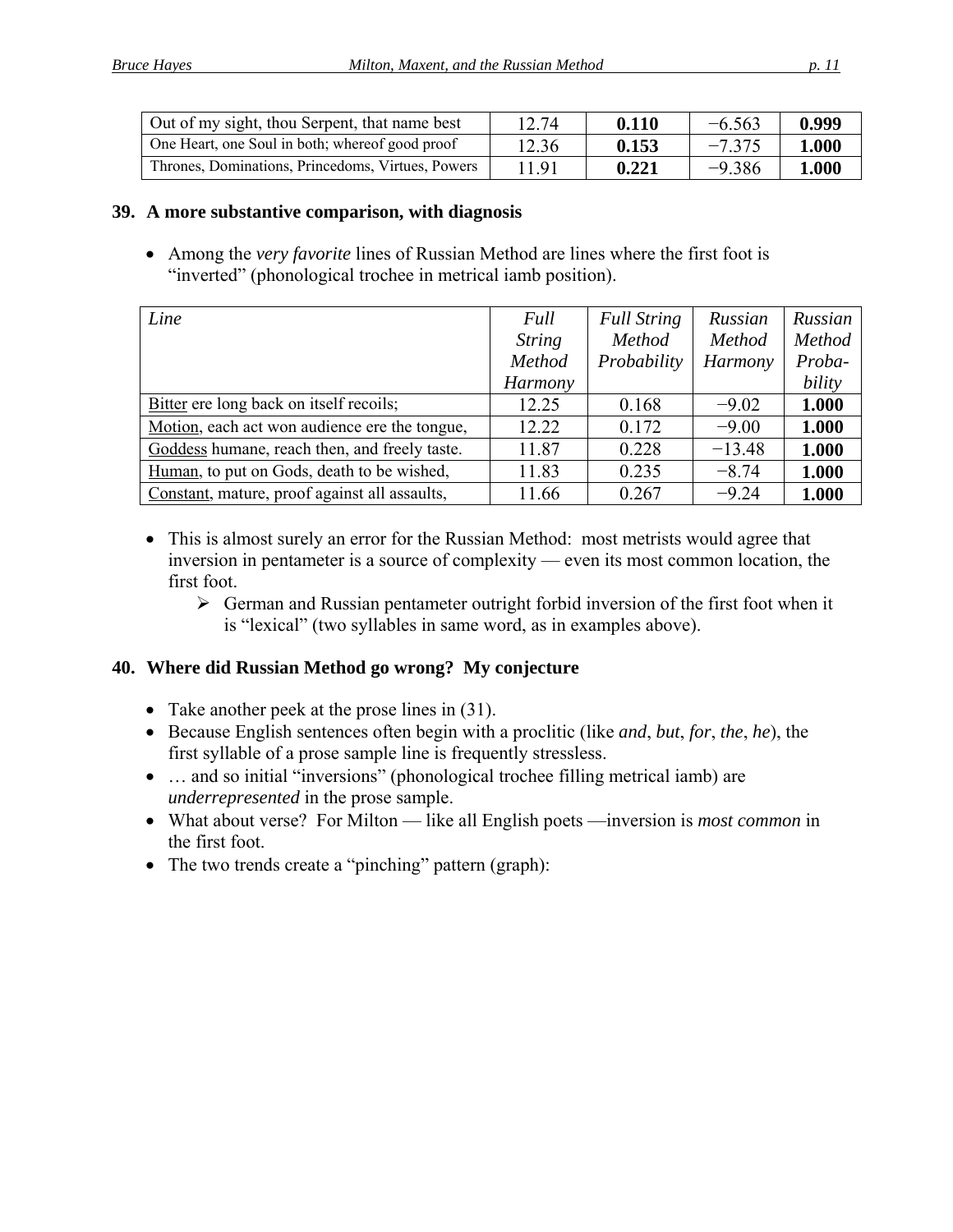

- So, as far as weight-setting goes, *the first foot is already just fine* no constraints are needed to derive a deviation from prose, because there is no deviation.
- Which casts doubt, perhaps, on the whole idea that prose norms serve as baselines for metricality.

#### **41. A simpler case**

- It's widely felt that big internal phrase breaks contribute metrical complexity
	- $\triangleright$  Look again at ([38\)](#page-9-0), the set of lines Russian Method does not penalize enough; internal breaks abound here.
- Simple comparison of the violation rates show that Milton's verse is richer in **large lineinternal phrase breaks** than his prose
	- $\triangleright$  for Intonational Phrase breaks: .88 per line in verse, .52 per line in prose
- Yet in the HWS grammar, constraints banning big line-internal phrase breaks actually got big weights. How can this be?
- Answer: Line-internal big phrase breaks in verse may be overrepresented relative to prose, but *underrepresented* relative to the Full String Set.
- A possible explanation for the complexity of internal breaks:
	- $\triangleright$  The Full String Set provides the right backdrop for evaluating the constraints; Milton's prose does not.

## **CONCLUSIONS**

## **42. Reviewing the core question**

- Full String Set hypothesis: verse composition = selection of strings that stand out from the Full String Set as metrically-probable.
- **"Russian hypothesis"**: verse composition = selection of strings that stand out from the population of characteristic phonological utterances of the language as metricallyprobable.
- So far, modeling based on the Full String Set Hypothesis seems to be getting a better approximation to metrical well-formedness intuitions.
- It remains to be seen if this is reason to reject the Russian Hypothesis, or reflects errors in my implementation of it.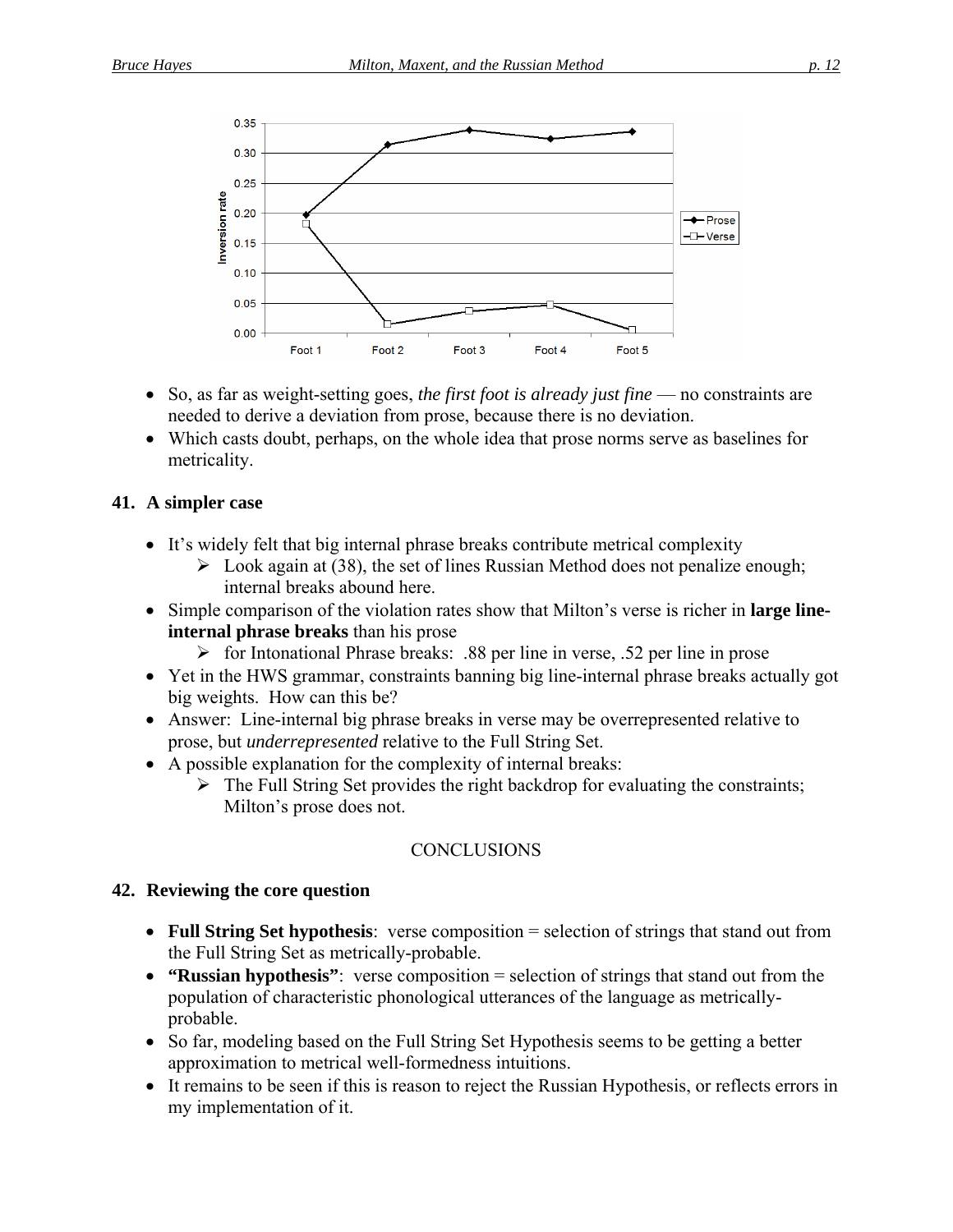## **References**

- Berger, Adam, Stephen Della Pietra, and Vincent Della Pietra (1996). A maximum entropy approach to natural language processing. *Computational Linguistics* **22**. 39–71.
- Biggs, Henry. 1996. A statistical analysis of the metrics of the classic French decasyllable and the classic French Alexandrine. Ph.D. thesis, University of California, Los Angeles.
- Bridges, Robert. 1921. *Milton's prosody: with a chapter on accentual verse*. London: Oxford University Press.
- Devine, A. M. and Laurence Stephens (1976) The Homeric hexameter and a basic principle of metrical theory. *Classical Philology* 71:141-163.
- Fabb, Nigel and Morris Halle. 2008. *Meter in poetry: A new theory*. Cambridge: Cambridge

Gasparov, Mikhail L. 1971. "Quantitative methods in Russian metrics: achievements and prospects." *Metre, rhythm. stanza, rhyme. Russian poetics in translation* (1971).

- Hall, Daniel Currie. 2006. Modelling the linguistics-poetics interface. In B. Elan Dresher and Nila Friedberg (eds.) *Formal approaches to poetry: Recent developments in metrics*. Berlin: Mouton de Gruyter. 233-249.
- Halle, Morris and S. Jay Keyser. 1966. Chaucer and the study of prosody. *College English*  28:187-219.
- Halle, Morris, and S. Jay Keyser. 1971. *English stress: Its form, its growth, and its role in verse,* Harper and Row, New York.
- Hanson, Kristin and Paul Kiparsky. 1996. A parametric theory of poetic meter. *Language* 72: 287-335.
- Hayes, Bruce and Colin Wilson. 2008. A maximum entropy model of phonotactics and phonotactic learning. *Linguistic Inquiry* 39: 379-440.
- Hayes, Bruce. 1983. A grid-based theory of English meter. *Linguistic Inquiry* 14, 357-393.
- Hayes, Bruce. 1989. The Prosodic Hierarchy in meter. In Paul Kiparsky and Gilbert Youmans, eds., *Rhythm and meter*, Academic Press, Orlando, FL. Hayes, Wilson and Shisko
- Jespersen, Otto. 1900, English translation 1933. Notes on meter. In *Linguistica*, 249-274. Copenhagen: Levin and Munksgaard.
- Kiparsky, Paul. 1975. Stress, syntax, and meter. *Language* 51: 576-616.
- Kiparsky, Paul. 1977. The rhythmic structure of English verse. *Linguistic Inquiry* 8: 189-248.
- Kolmogorov, Andrej, and Aleksandr Proxorov. 1968. K osnovam russkoj klassiceskoj metriki [On the principles of Russian classical metrics]. *Sodruzestvo nauk i tajny tvorcestra*. Ed. B. S. Mejlax. Moscow: Iskusstov, pp. 397-432. [Not seen: citation and brief summary in Gasparov 1971.]
- Legendre, Géraldine, Yoshiro Miyata and Paul Smolensky. 1990. Harmonic Grammar: A formal multi-level connectionist theory of linguistic well-formedness: Theoretical foundations. Report CU-CS-465-90. Computer Science Department, University of Colorado at Boulder. (Online: www.cs.colorado.edu/department/publications/reports/docs/CU-CS-465-90.pdf[.\)](http://www.cs.colorado.edu/department/publications/reports/docs/CU-CS-465-90.pdf)
- Liberman, Mark and Alan Prince. 1977. On stress and linguistic rhythm. *Linguistic Inquiry* 8:249-336.
- Prince, Alan and Paul Smolensky. 1993/2004. *Optimality theory: Constraint interaction in generative grammar*. Technical report, Rutgers University Center for Cognitive Science. [Published 2004: Blackwell]
- Prince, Alan. 1981. Relating to the grid. *Linguistic Inquiry* 14:19-100.